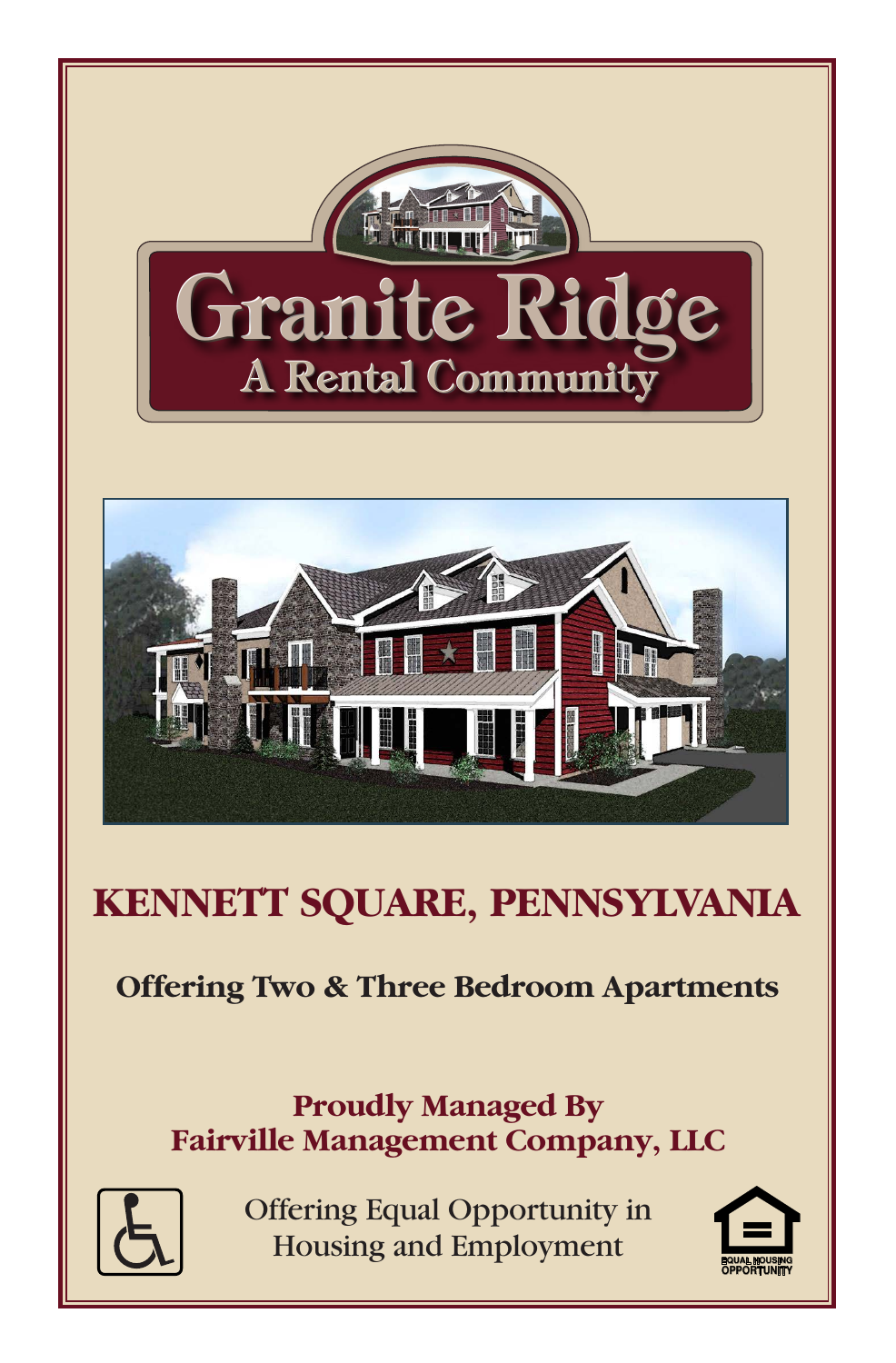This beautiful community offers newly constructed two and three bedroom<br>
systems and Chester County Farmhouse style buildings with a combination<br>
of stope studes and siding extensive university decimed buildings fit apartments featuring energy efficient geothermal heating and cooling of stone, stucco and siding exteriors. These uniquely designed buildings fit perfectly into the historic Kennett Square landscape. Surrounded by horse farms and permanently conserved open space, these uniquely designed apartments each feature a private entrance, spacious living area, dining area, fully equipped kitchen, washer & dryer hook-ups and linen and storage closets. The three bedroom apartments, located on the second floor, include a master bedroom with its own bath, large closet and a private, one car garage. The Community Center houses our on-site management offices, a meeting room and computer lab with internet service. Designed with your family's needs in mind, Granite Ridge promises to be the ultimate in affordable housing.

### **Community Features**

- Quiet Suburban Setting
- Unique Farmhouse Building Design
- Professionally Landscaped Grounds
- Community Center with Computers and Internet Service
- Tenant Services
- On-Site Management
- Laundry Facility
- Playground
- Private Parking
- 24 Hour Emergency Maintenance

Tranite Ridge is located off of McFarlan and Hillendale Roads in Kennett<br>Township, Chester County, PA and is convenient to Baltimore Pike and 1<br>1, making for an easy commute. The property is just minutes from the r<br>and bus Township, Chester County, PA and is convenient to Baltimore Pike and Rte. 1, making for an easy commute. The property is just minutes from the retail and business district in Kennett Square and local shopping, restaurants, schools, churches, daycare centers and employment opportunities. Cultural attractions such as the world famous Longwood Gardens, magnificent Winterthur Museum and Gardens and Hagley Museum are all less than a ten minute drive away. All this and more make Granite Ridge the perfect place to call HOME!

### **Apartment Features**

- Spacious Living Area
- Private Entrances
- Private Garage Included with 3 Bedroom Units
- Wall-to-Wall Carpeting & Tile Flooring
- Fully Equipped Kitchen
- Dining Area
- Energy Efficient Geothermal Heating and Cooling System
- Washer and Dryer Hook-Ups
- 3 Bedroom Unit Features Private Master Bath
- Mini Blinds On All Windows
- Linen Closet
- 
- 
- 
- Fire Extinguisher
- Fully ADA Accessible Units Available
- Water, Sewer and Trash Included In Rent
- Smoke Free Units 100%

**Income Guidlines Apply** For Additional Rental Information: **Granite Ridge** 125 Stewarts Lane, Kennett Square, PA 19348

Phone (484) 732-8735 Fax (484) 732-8736 TTY 1 (877) 489-2478

Visit our website at: www.fairvillemanagement.com

- - Storage Area
	- Fire Suppression Sprinkler System
	- Smoke Detectors
	-
	-
	-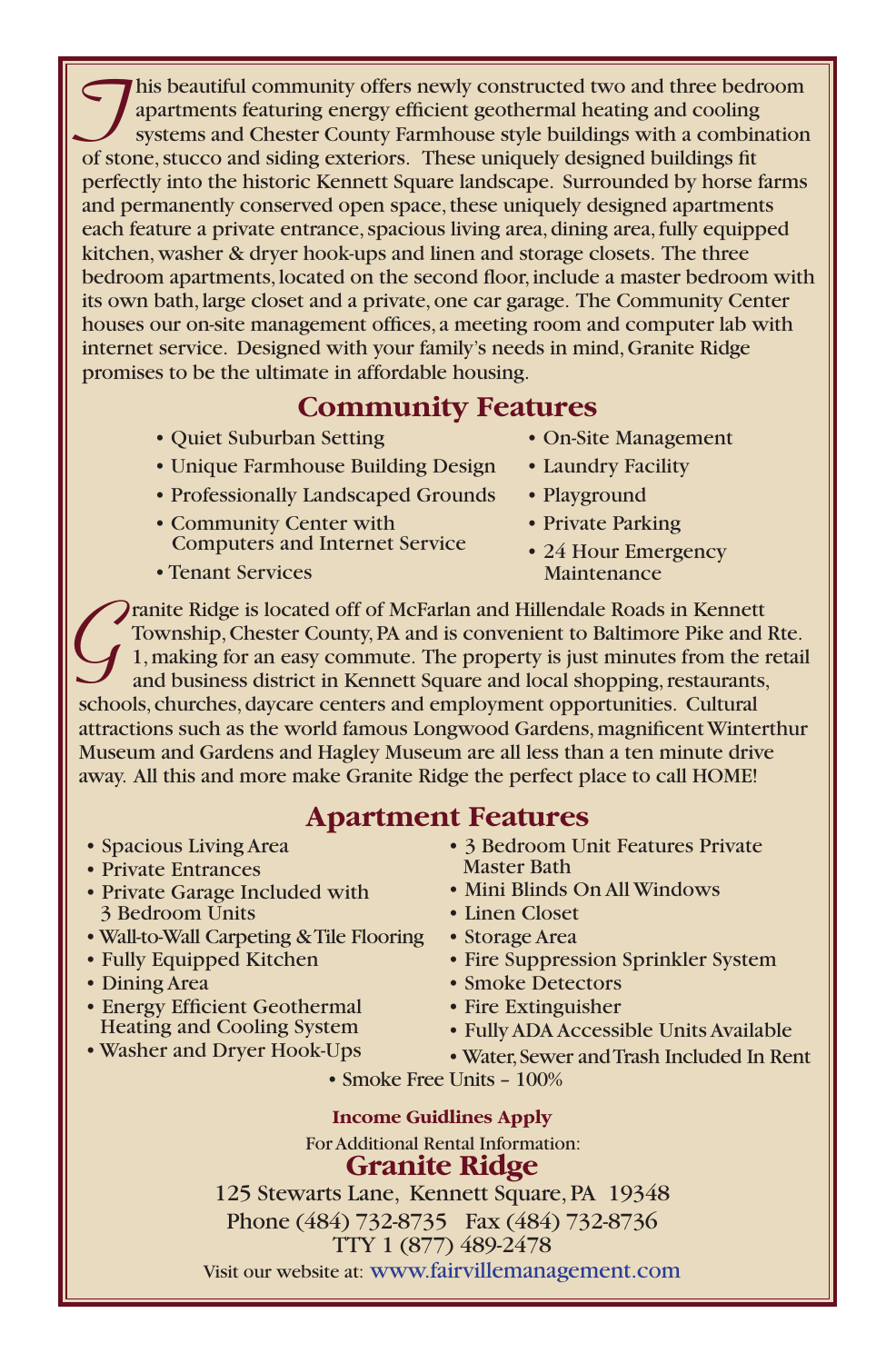